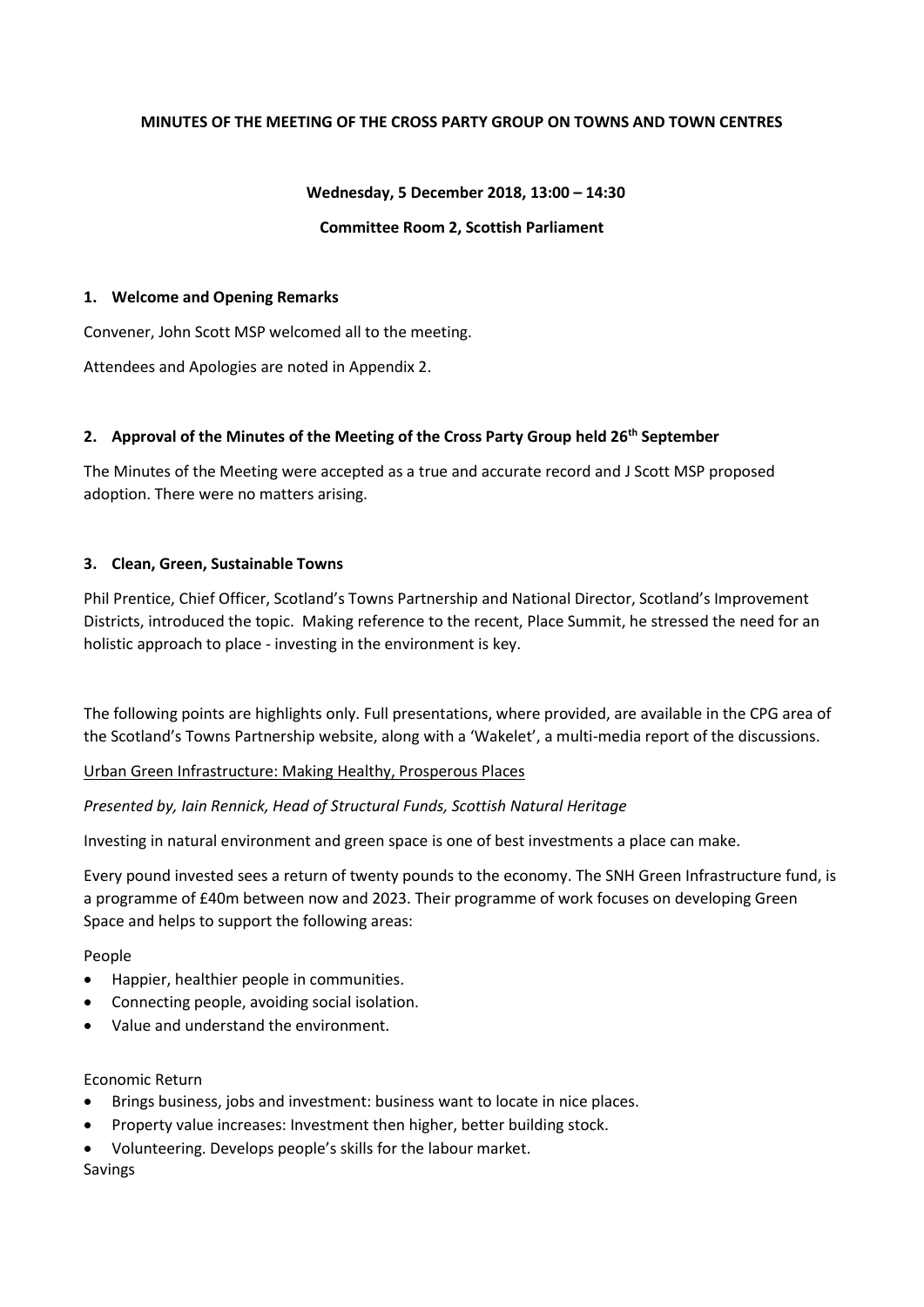- Green space is free to use once provided addressing many physical and mental health issues.
- Reduces crime and anti-social behaviour.
- Cheaper than hard engineering.
- Helps against impact of climate change.

Recognition in government policy is key. As a country we have a lot of green space but often of poor quality, poorly design, single purpose, often an add on or the first thing squeezed out of a project to cut costs. This needs to change.

## Zero Waste Scotland and Towns

*Presented by, Lesley Ure, Project Development Officer and Warren McIntyre, Programme Manager, Zero Waste Scotland (ZWS)*

Warren McIntyre discussed projects with Scotland's Improvement Districts that reduce costs and consolidation of waste service provision.

ZWS provided the following support: (1) Carry out waste audits to develop baseline waste data, (2) Waste Management Services 'Preferred Supplier' Procurement, and (3) Waste Prevention Plan / technical options.

Important learning from the pilots with the Improvement Districts showed it was effective but learning can be taken forward from this.

ZWS would like to carry out more work like this and encourages people to contact them. They outlined tools and resources available on their website.

## Prosperous and Productive Places: The Future of Scotland's Vacant and Derelict Land *Presented by, Martin Valenti, Strategic Director, Scottish Land Commission*

Martin discussed the Scottish Vacant and Derelict Land Survey, which identified almost 12,000 hectares of land. There is now a collaborative framework to transform vacant and derelict land. The 1980s framework worked then to avoid harm. However, now the aim is a 2018 opportunity focused to unlock the land, to make unproductive land, productive land.

The project involves the unusual suspects not traditionally or formerly associated. For example, Scottish Enterprise Chief Executive, Steve Dunlop and Social Bite Housing First initiative.

The first steps will be to:

- Focus initially on a representative sample of 100 sites, to stimulate action on them and in turn learn what systemic change is needed to unlock other sites.
- Then, connecting these sites into mainstream regional economic partnerships, CSGN and other delivery mechanisms is going to be a key goal.

## Keep Scotland Beautiful: Communities and Environmental Quality *Presented by, Pete Leonard, Operations Director, Keep Scotland Beautiful (KSB)*

Keep Scotland Beautiful is the charity that campaigns, acts and educates on a range of local, national and global environmental issues to change behaviour and improve the quality of people's lives and the places they care for.

Committed to making Scotland clean, green and sustainable, their activities cover three broad themes: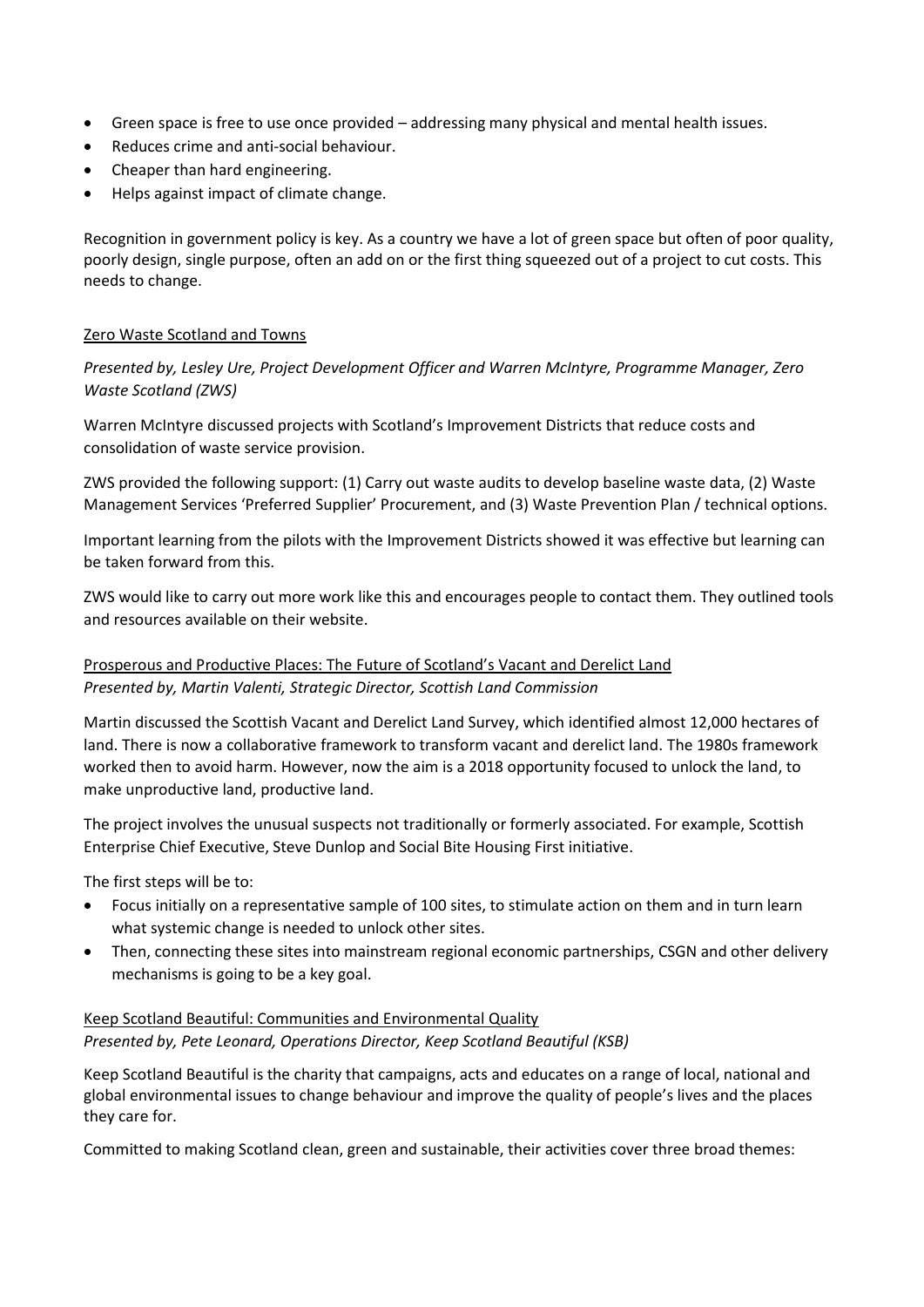- i. Sustainable Development Education providing education initiatives for children young people and educators which focus on environmental issues to improve understanding and encourage positive action, primarily via the Eco-Schools programme.
- ii. Local Environmental Quality providing advice and support to help and create and maintain cleaner, safer and healthier local environments where people and communities can thrive.
- iii. Sustainability and Climate Change working with organisations and communities to help people to reduce carbon emissions and adapt to the impacts of climate change.

Keep Scotland Beautiful provides a range of environmental services which includes:

- Independent audit and validation surveys of street cleanliness.
- Community and business engagement using the Place Standard Tool.
- ISM and Nudge behaviour change interventions.
- Campaign design, execution and impact measurement.

Keep Scotland Beautiful occupies a unique space that bridges communities, public bodies and the private sector, providing a trusted and safe environment in which collaboration and partnerships flourish. They work with all 32 Local authorities, NHS Health, the social housing sector, Improvement Districts and Town Centre Management organisations, other third sector organisations and with a wide range of private sector companies and organisations.

A case study of their work with Improvement District, Falkirk Delivers, highlighted that their local environmental audits provide a reliable and consistent method of evaluating street cleaning and environmental quality, enabling the Improvement District and its partners to maintain environmental standards and to monitor the effectiveness of improvement projects.

Keep Scotland Beautiful's 'It's Your Neighbourhood' and 'Clean-Up Scotland' campaigns, generated 335,500 hours of voluntary action in 2017/18, with a calculated economic benefit of over £4m.

## **4. Discussion**

A number of members discussed concern of decisions being imposed on communities. Today's speakers, however, stressed that it was the intention in all projects featured to empower community leadership. For example, SNH funding is dependent on community involvement. All contributors emphasised the importance of working with those in the community who know the area and contacts. KSB referenced their work in Torry, to provide children with space. It was agreed that visible, proactive ways must be found to help communities navigate complexities. This is about behaviour change by inspiration. Warren McIntyre referenced the Scottish Sustainability Business Partnership, so perhaps similar could be replicated for communities in terms of a portal. All collaborators must get to know the landscape and support available.

Michelle Ballantyne MSP asked if Martin Valenti has engaged with the Planning Bill. MV noted that RTPI's director sits on taskforce.

J Scott thanked speakers and noted the abiding theme is to work collaboratively.

## **5. Any Other Competent Business**

Rhona Gibson highlighted that the Paths For All – Smarter Choices Smarter Places fund is open to all except councils. Walk at Work Award just launched. Details will be shared via Scotland's Towns Partnership.

J Scott announced that the annual parliamentary reception to celebrate small and rural towns, is to be held in the Garden Lobby on  $26<sup>th</sup>$  March.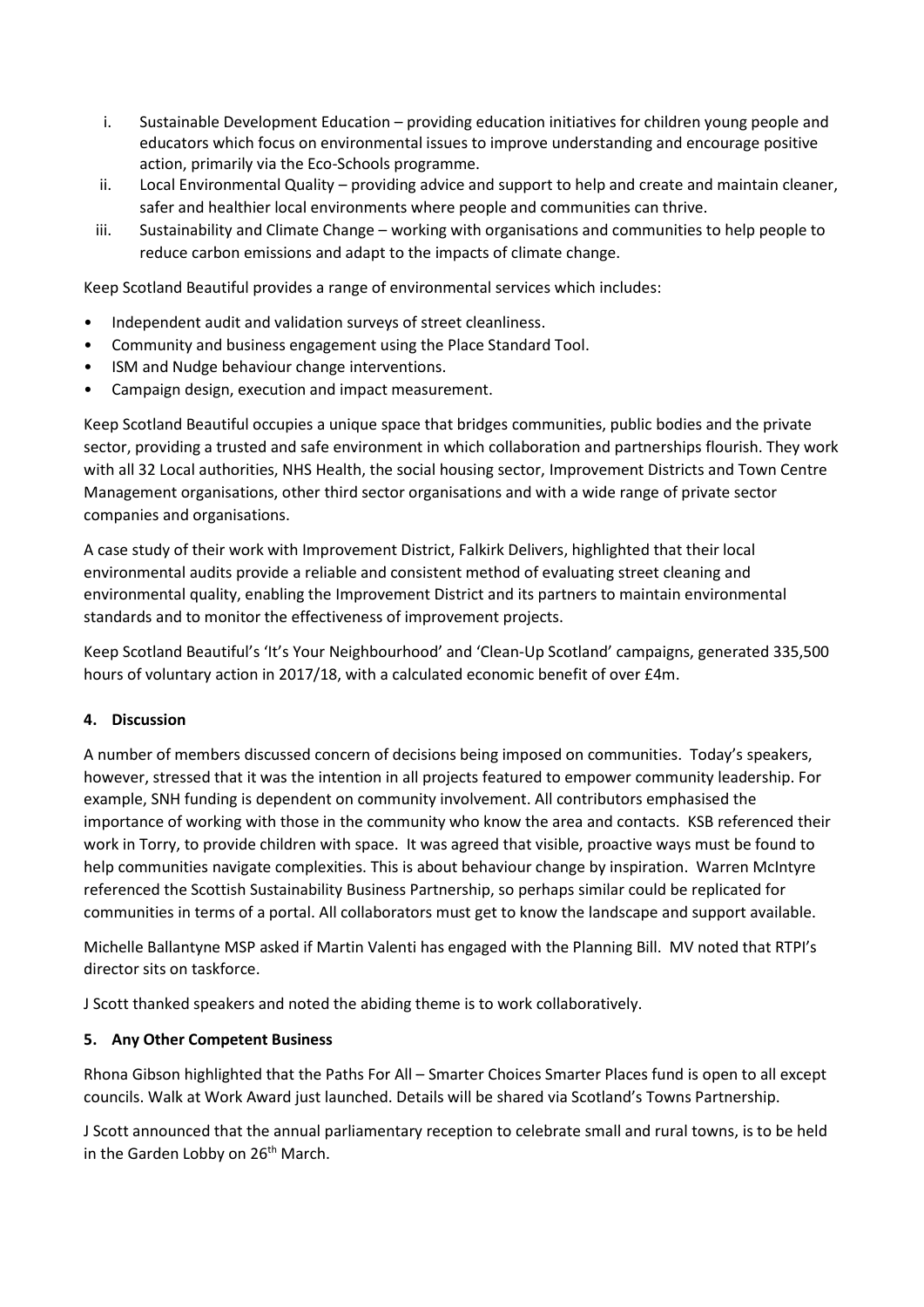## Presentation of Scotland's Most Beautiful High Street 2018 Award *Presented by, John Scott MSP, Phil Prentice and Pete Leonard*

The formal presentation was made to the winner of Scotland's Most Beautiful High Street 2018. Aberdeenshire town, Turriff, was voted by the public as Scotland's Most Beautiful High Street 2018, recognising the heritage, beauty and unique experience the town centre offers.

Members of the public were invited to choose from among a shortlist of entries, which also included Cupar, Denny, Inverurie, Jedburgh, and Linlithgow. Voting was very close, with Linlithgow and Inverurie being awarded 2nd and 3rd places respectively. Details on the full results are available on the Scotland's Towns Partnership website.

Organised by Keep Scotland Beautiful and Scotland's Towns Partnership, the Scotland's Most Beautiful High Street competition seeks to celebrate civic pride in our towns and the groups who come together and work to change their communities for the better: making local places clean, attractive, accessible, sustainable, vibrant and inclusive for all to enjoy.

## **6. Date of Next Meeting**

 $13<sup>th</sup>$  March (13:00 – 14:30). Theme to be announced.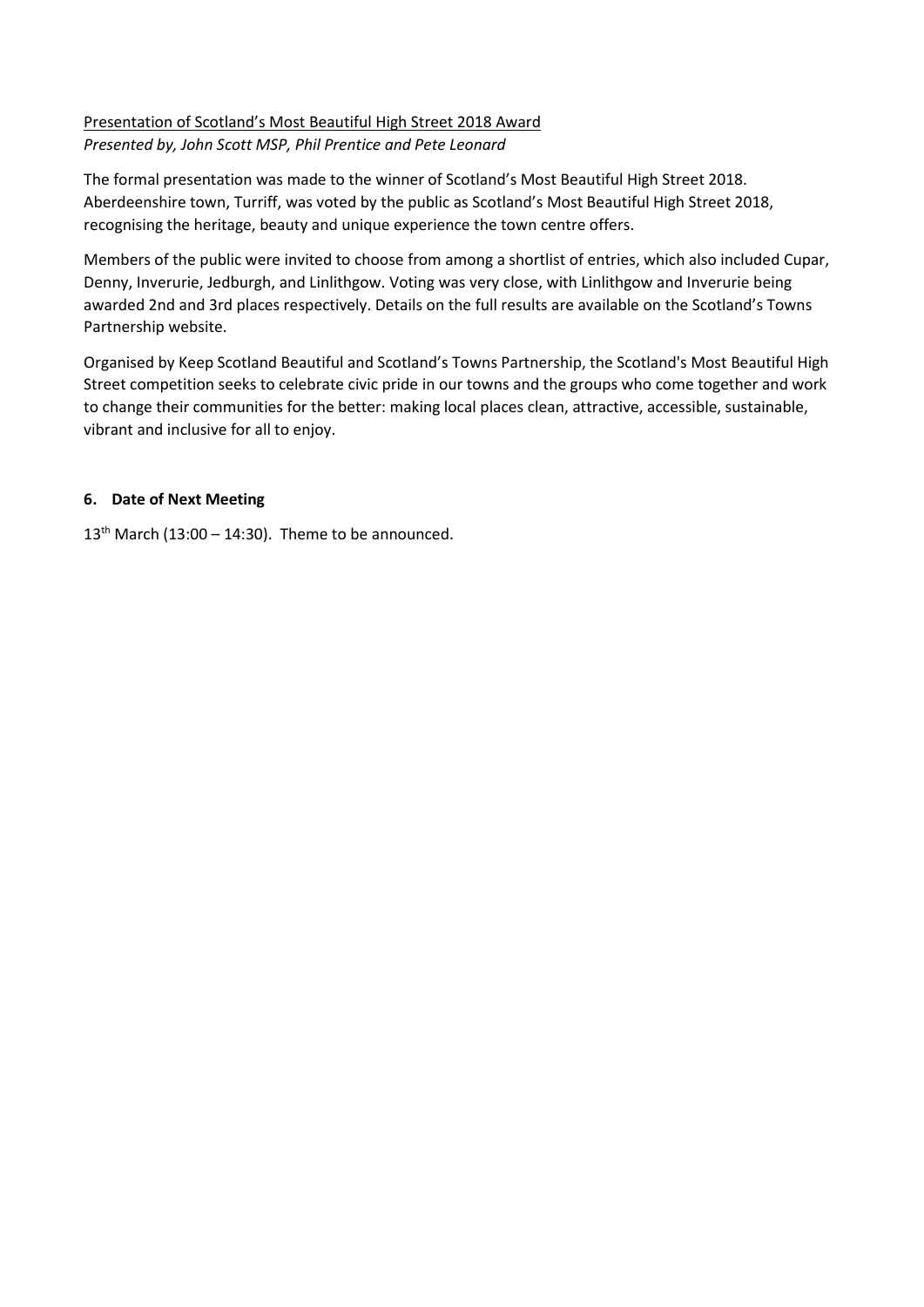## **APPENDIX 1 – RECORD OF 5 DECEMBER 2018 AGENDA**

# **Cross Party Group on Towns and Town Centres**

12:30 - 14:00, Wednesday, 5<sup>th</sup> December 2018

## Committee Room 2 , Scottish Parliament

## **AGENDA**

# **'Clean, Green, Sustainable Towns'**

*Refreshments kindly supported by Zero Waste Scotland and Keep Scotland Beautiful* 

| 12:00 | Meet in Parliament reception area |  |
|-------|-----------------------------------|--|
|       |                                   |  |

- 12:30 Light refreshments
- 12:40 Welcome and Opening Remarks John Scott MSP, Convener
- 12:45 Minutes of the Meeting of the Cross Party Group held 26<sup>th</sup> September Matters Arising from the Minutes

# **Clean, Green, Sustainable Towns**

# 12:50 **Introduction**

Phil Prentice, Chief Officer, Scotland's Towns Partnership

# 12:55 **Urban Green Infrastructure: Making Healthy, Prosperous Places**

Iain Rennick, Head of Structural Funds, Scottish Natural Heritage

13:05 **Zero Waste Scotland and Towns** 

Lesley Ure, Project Development Officer and Warren McIntyre, Programme Manager, Zero Waste Scotland

13:15 **Prosperous and Productive Places: The Future of Scotland's Vacant and Derelict Land**

Martin Valenti, Strategic Director, Scottish Land Commission

- 13:25 **Discussion**
- 13:35 **Keep Scotland Beautiful: Communities and Environmental Quality**

Pete Leonard, Operations Director, Keep Scotland Beautiful

13:45 **Presentation of Scotland's Most Beautiful High Street**

Presented by Pete Leonard, Operations Director, Keep Scotland Beautiful

- 13:50 Any Other Competent Business
- 14:00 Close of Meeting

# Date of Next Meeting: Wednesday  $13<sup>th</sup>$  March, 1pm – 2.30pm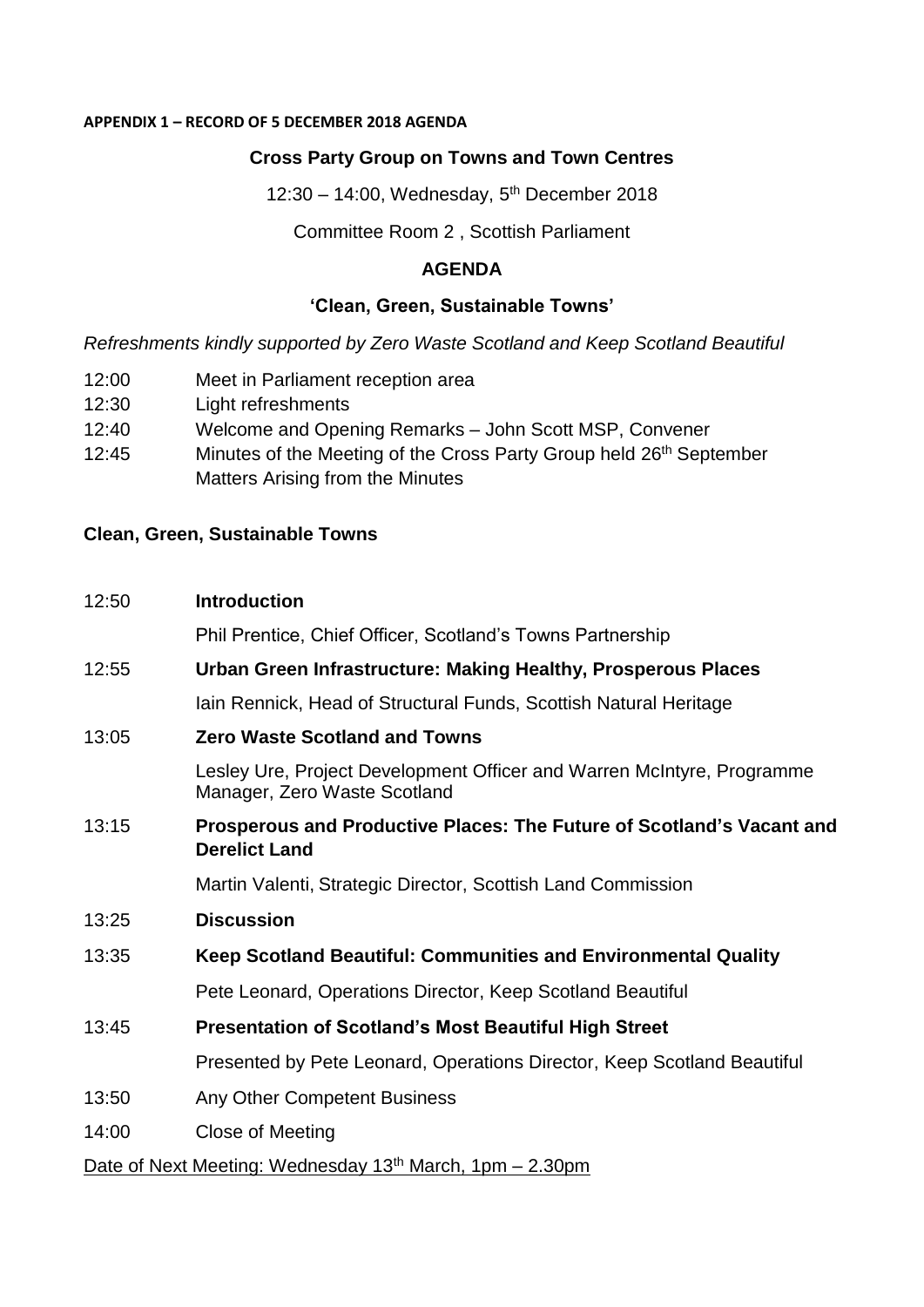# **APPENDIX 2 – ATTENDANCE AND APOLOGIES FOR THE CPG ON 5 DECEMBER 2018**

#### **Attendees**

| Andrew             | Anderson         | <b>Scottish Borders Council</b>         |
|--------------------|------------------|-----------------------------------------|
| Simon              | <b>Baldwin</b>   | Destination 66                          |
| <b>Cllr Donald</b> | <b>Balsillie</b> | Clackmannanshire Council                |
| Neil               | Bibby            | <b>MSP</b>                              |
| Rachel             | <b>Blair</b>     | <b>Charity Retail Association</b>       |
| Elaine             | Bone             | Scotland's Towns Partnership            |
| Chic               | <b>Brodie</b>    |                                         |
| Leigh              | Brown            | Perth and Kinross Council / ATCM        |
| Stephen            | Campopiano       | <b>WSP</b>                              |
| Marj               | Chalmers         | <b>Turriff Business Association</b>     |
| Cllr Ian           | Cochrane         | South Ayrshire Council                  |
| John               | Cowan            | <b>Real Retail Solutions</b>            |
| Graham             | Esson            | Perth and Kinross Council               |
| Jennifer           | Fingland         | <b>Cycling Scotland</b>                 |
| Margaret           | Fraser           | <b>NG Homes</b>                         |
| Jane               | Freer            |                                         |
| David              | Fryer            |                                         |
| Rona               | Gibb             | Paths for All                           |
| David              | Grove            | <b>Fife Council</b>                     |
| Derek              | Harper           |                                         |
| Stewart            | Hurry            | <b>SBRC</b>                             |
| Alison             | Jones            | Scotland's Towns Partnership            |
| Thomas             | Kane             | 4-Consulting                            |
| <b>Brian</b>       | Kelly            |                                         |
| Reeni              | Kennedy-Boyle    | <b>Fyne Futures</b>                     |
| Gary               | Kerr             | <b>Paisley Community Trust</b>          |
| Pete               | Leonard          | Keep Scotland Beautiful                 |
| David              | Lindgren         | <b>Essential Edinburgh</b>              |
| Rose               | Logan            | <b>Turriff Business Association</b>     |
| Murdo              | Macdonald        | <b>Church of Scotland</b>               |
| Ailsa              | Macfarlane       | <b>Built Environment Forum Scotland</b> |
| David              | Main             |                                         |
| Stephen            | Martin           | <b>Eyebright Utilities</b>              |
| Margaret           | McCole           | The Ridge                               |
| Paul               | McComish         |                                         |
| Greg               | McCracken        | Museum & Galleries Scotland             |
| Warren             | McIntyre         | Zero Waste Scotland                     |
| Avril              | McKenzie         | <b>Living Streets</b>                   |
| Audrey             | Michie           | Aberdeenshire Council                   |
| Patricia M W       | Mitchell         | Cupar in Bloom                          |
| Stewart            | <b>Ness</b>      | <b>West Lothian Council</b>             |
| <b>Stuart</b>      | Nichol           |                                         |
| Susan              | O'Connor         | <b>Scottish Civic Trust</b>             |
| Andrew             | Ormston          |                                         |
| Cristina           | Orsatti          | University of Glasgow                   |